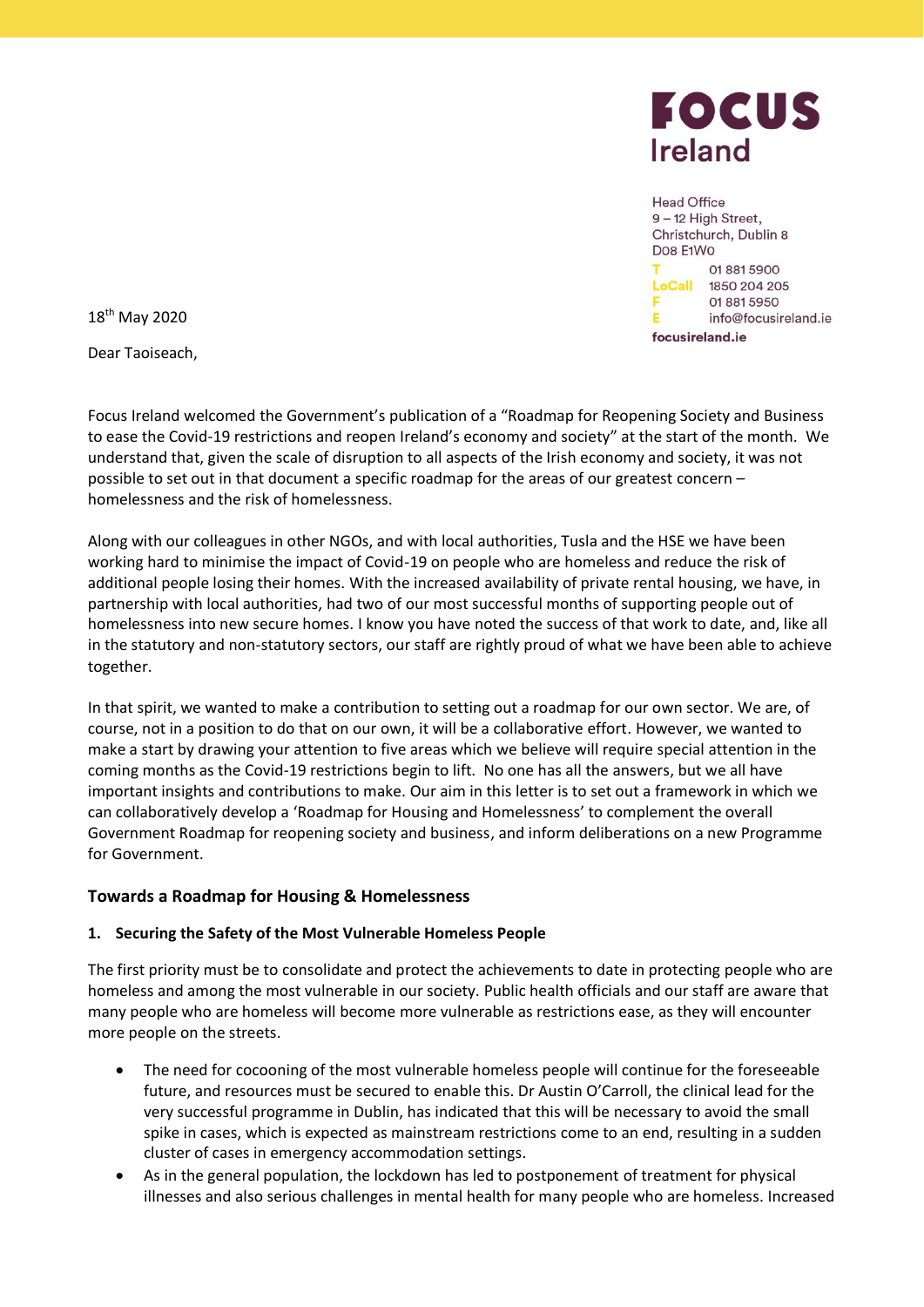access to primary care and clinical supports at a community level is essential to minimise the negative effects of lockdown on the mental and physical health of those with complex support needs and histories of homelessness.

 There are a small number of people who are homeless in our cities who are undocumented migrants from EU and non-EU countries, some of whom have remained outside of the shelter system even during the health emergency. Their vulnerable position is exacerbated by the closure of borders, but this also provides an opportunity to design a once-off plan which will bring them into the system and allow us to solve their homelessness.

# **2. Maintaining the gains as part of the ' New Normal'**

While the period of the Covid-19 emergency has been tragic and destructive in many respects, there are some aspects of policy and collaboration that we need to work hard to maintain. We should also use this as a valuable opportunity to improve on what we considered 'normal'. The old 'normal' should be reexamined to ensure that it is the best possible way of safeguarding those who are homeless and enabling them to exit homelessness for good.

- Social distancing and cocooning among people who are homeless has been achieved, in large part, through the acquisition of hotel spaces and apartments, allowing decanting from congregated emergency homeless accommodation. Even aside from the public health considerations, social justice requires that people who have been kept safe in hotels or acquired short-term rented accommodation must not suddenly lose this accommodation without being offered a permanent exit from homelessness.
- Where emergency accommodation continues to be required, the response to the pandemic showed that it is within our capacity to provide better-quality homeless accommodation, eliminating one-night-only and 'night-only' accommodation. We must not allow such inferior accommodation to return to the system.
- The pandemic also highlighted the high number of empty short-term lets in Irish cities which, contrary to Government regulation, were operating without planning permission. Many of these meet RTB regulations and they should not be permitted to return to the short-term let market, without appropriate planning approval. Some short-let apartments fall below the RTB standard, and the number of these should be monitored. If necessary a programme to support their upgrade should be considered.
- In many local authority areas, AHBs and homeless organisations worked much more quickly and collaboratively to ensure that opportunities to secure new homes could be taken. A lot of the redtape and delays which have been frustrating for all sides were overcome. A collaborative review of these successes should be undertaken to ensure that these more effective and productive working arrangements are maintained.
- While overall figures are not yet available, preliminary results from Focus Ireland's Housing First services indicate a significant move forward in providing homes for people who have been chronically homeless. While it has not been without its challenges, the pressures of the Covid-19 crisis have shown the strength of the Housing First response and the opportunity now arises to lift this from being 'one programme among many' to be the underlying approach of our whole homeless system.

# **3. No 'second wave of homelessness'**

In the face of the immediate crisis, the Government took a number of very welcome emergency measures to prevent eviction etc. Overall these were successful and effective in reducing the number of people becoming homeless through a number of key routes – for instance the number of families becoming homeless dropped to around a quarter of the previous level. However, many of these were essentially 'holding' mechanisms and the resulting backlog of debt, pending Notices of Termination and social pressures will need to be managed to ensure that the lifting of restrictions is not accompanied by a wave of new homelessness.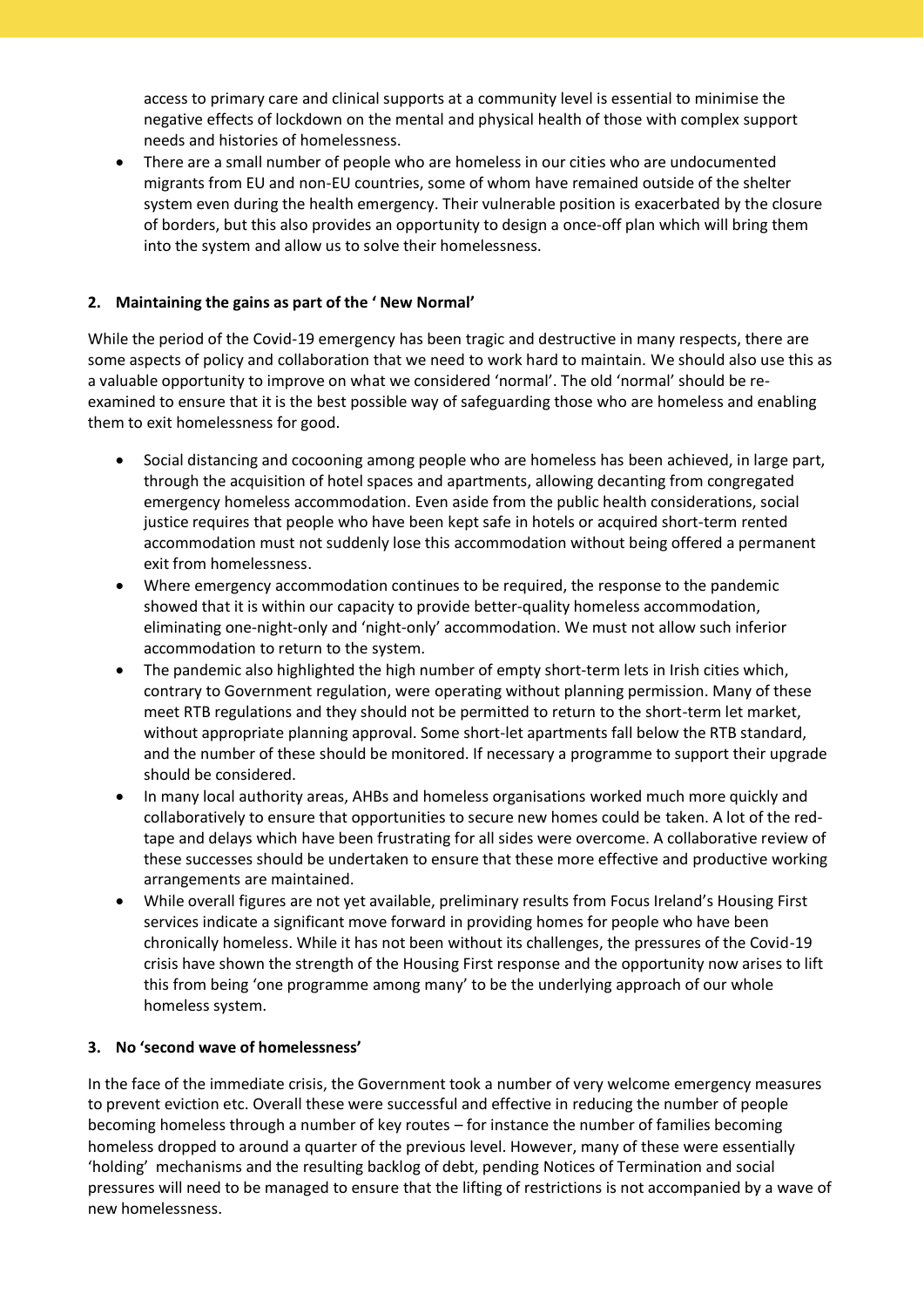- **Moving on from the private rental eviction moratorium.** There is a danger of a sudden high number of evictions after the moratorium is lifted, arising from accumulated issues, and resulting in a large number of people entering homelessness. In some cases the issue will be rent arrears, and to minimise evictions arising from this, the end of the moratorium needs to be announced well in advance, alongside clear and accessible routes to negotiate and support restructuring arrangements. In some cases, Notices of Termination will relate to allegations of Anti-Social Behaviour during the lock-down. While ASB cannot be condoned, and both landlords and neighbours have rights that must be respected, these can be complex issues, more related to mental health problems of tenants during the lock-down. Clear guidance details about rights and responsibilities of tenants and landlords in this situation are essential, as well as well-resourced and timely expert mediation. Where people remain unemployed or under employed for longer periods of time, neither the Rent Supplement (which is currently designed for short-term circumstances) or the Housing Assistance Payment (HAP, which is for long-term housing need) are appropriately designed to support the large number of people who will require medium term support to secure their homes.
- **Protections for Mortgage Holders**. There is a risk in lifting the mortgage moratorium while large number of people remain out of work or underemployed due to Covid-19. Supports for these people should continue for a period after other restrictions have been eased to bridge this gap. Consideration should be given to reintroducing support for mortgage interest payments for households where return to employment will be delayed.
- **Household relationship breakdown.** The lock-down has put a lot of pressure on relationships within households. These pressures have been seen, for instance, in youth services. It is likely that when it is deemed 'safe' to leave the home, some of these strained relationships will result in people leaving households without a secure place to live. A ramping up of effective and appropriate youth and family mediation services would help in many of these cases.
- **Domestic Violence.** There are, of course, other cases involving physical or mental abuse where mediation is not an appropriate response. Domestic Violence services report being overwhelmed with demand during the lock-down, and the Garda have reportedly made it a priority to respond to incidents in a timely and effective manner. While circumstances may change with the lifting of restrictions, the underlying problems will not disappear and many victims of abuse will take the opportunity to escape the abuse which were not possible during the lock-down. Domestic violence services need to be resourced to respond to this need, and legal remedies which keep the victim in the family home need to be actively pursued.
- **Childcare supports.** Solutions to providing reliable and affordable childcare for working parents are critical to enabling a return to work in many parts of the economy; in their absence many parents will be placed in difficult situations. Some of the worst affected sectors are also those in which precarious working arrangements are commonplace. In particular lone parents will find it impossible to return to work without access to affordable childcare, relying on unpaid leave will leave them struggling to pay their housing costs – and lone parents are already significantly overrepresented among families who are homeless. Lack of access to affordable childcare is an issue which can quickly lead to rent arrears and indebtedness, resulting housing instability and homelessness.

# **4. Restarting the Construction Industry**

The Covid-19 emergency may impact on immediate housing demand as the economy recovers, but it is almost certain that the underlying shortage of dwellings will persist, and that the construction of more homes will remain a national priority. The Covid-19 emergency presents not just a hiatus in construction itself but also deeper problems of finance and market uncertainty for private developers. The responsibility of Government to play a key role in our housing system had been broadly recognised even before the Covid-19 emergency and it is even more crucial now.